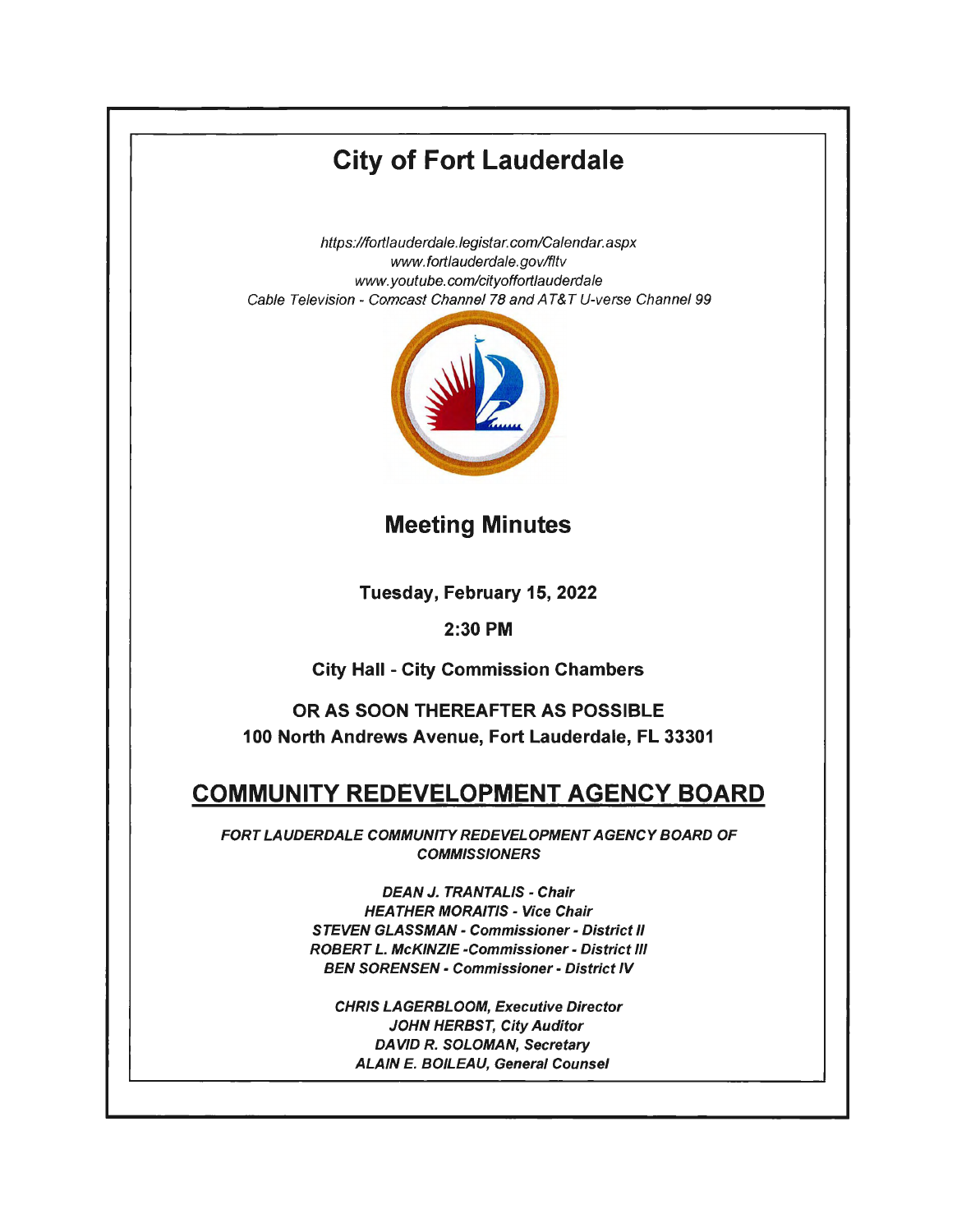## **CALL TO ORDER ROLL CALL**  Chair Trantalis called the meeting to order at 4:08 p.m. **Present** 5 - Commissioner Robert L. McKinzie, Commissioner Ben Sorensen, Vice Chair Heather Moraitis, Commissioner Steven Glassman, and Chair Dean J. Trantalis **QUORUM ESTABLISHED MOTIONS M-1** 22-0166 **RESOLUTIONS R-1** 22-0124 **Also Present:** Executive Director Chris Lagerbloom, Secretary David R. Soloman, General Counsel Alain E. Boileau and City Auditor John **Herbst** Motion Approving Minutes for February 1, 2022 Community Redevelopment Agency Board Meeting - (Commission Districts 2 and 3) Commissioner McKinzie made a motion to approve the Meeting Minutes and was seconded by Commissioner Glassman. **APPROVED Yea:** 5 - Commissioner McKinzie, Commissioner Sorensen, Vice Chair Moraitis, Commissioner Glassman and Chair Trantalis Resolution Approving an Amendment to the Development Incentive Program Development Agreement and the Streetscape Enhancement Program Development Agreement Increasing Streetscape Funding From \$340,374.87 to \$490,374.87 for the Thrive Progresso Project, Authorizing the Executive Director to Execute Any and All Related Instruments, and Delegating Authority to the Executive Director to Take Certain Actions - (Commission District 2) Commissioner McKinzie introduced this Resolution which was read by title only. **ADOPTED Yea:** 5 - Commissioner McKinzie, Commissioner Sorensen, Vice Chair

Moraitis, Commissioner Glassman and Chair Trantalis